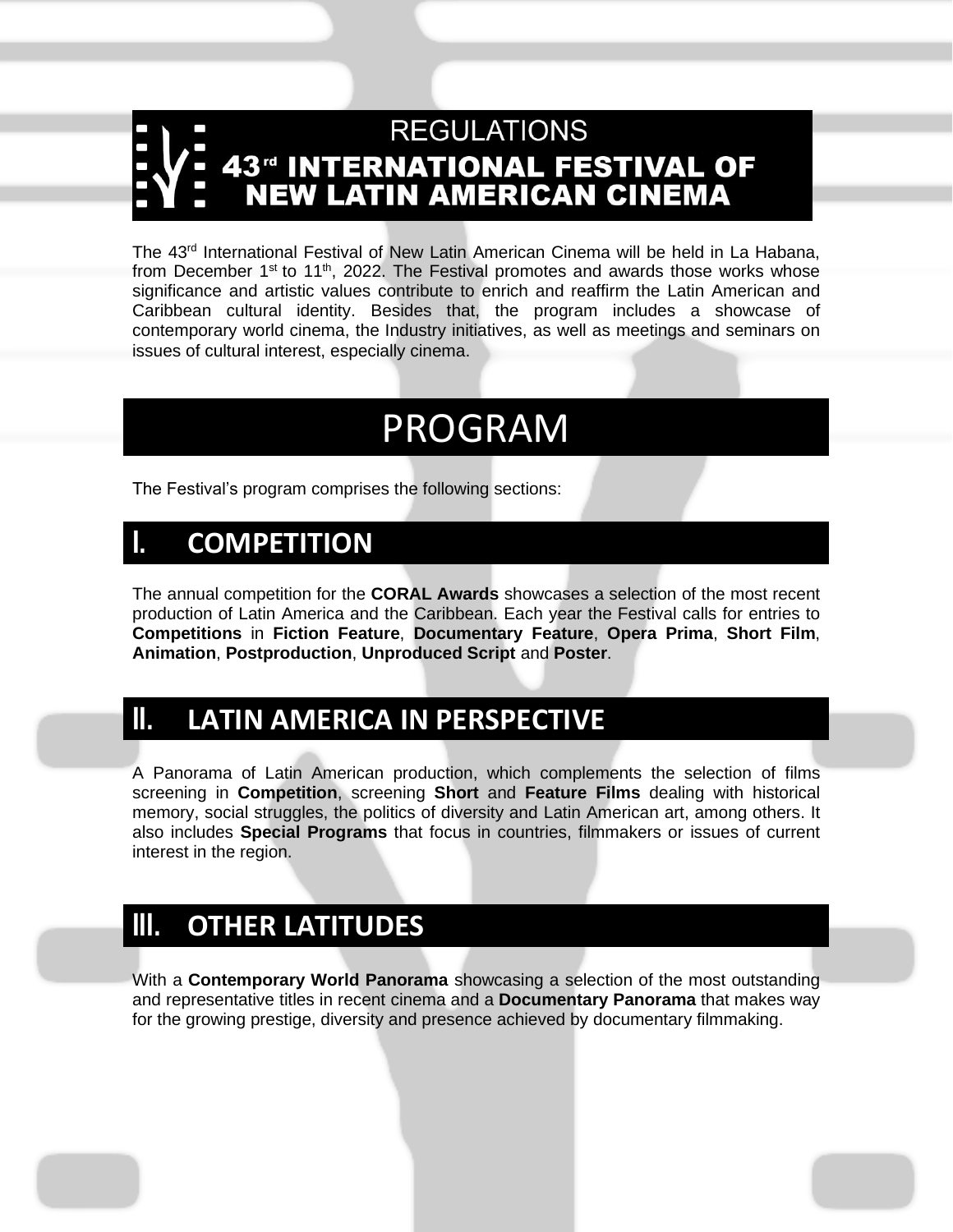### **IV. AROUND THE FESTIVAL**

This section brings together a series of programs. **Special Presentations** are devoted to works that bear a particular relevance in the context of the Festival; **Restored Classics** screens restored film versions of Latin American and world cinema intended for their study, appreciation and preservation; **Tributes** are devoted to outstanding figures of cinema and culture; **Theoretical Events** are forums open to issues on culture and cinema; and **Other Activities** include exhibitions and concerts, as well as books and magazines launching.

### **V. INDUSTRY**

Calls for the competition for the **Postproduction CORAL Award** and programs a series of initiatives intended for professionals in the areas of direction, production and distribution, which include workshops, seminars, lectures and masterclasses.

## REGULATIONS

#### **FILM COMPETITION**

- 1. The **Competition** is open to works in **Fiction Feature**, **Documentary Feature**, **Opera Prima** (first feature fiction), **Short/Medium-Length Film** (in the categories of Fiction and Documentary) and **Animation**.
- 2. Only productions on a Latin American subject finished between **2020** and **2022** will be accepted.
- 3. A film can only be entered once for Festival consideration.
- 4. Besides that, those films previously screened at any other international film event held in Cuba or that have been openly shared in digital platforms do not qualify for the **Competition** slot but will be eligible to the remaining sections of the Festival.

#### **UNPRODUCED SCRIPTS COMPETITION**

- 1. Only scripts for **fiction feature films on a Latin American subject** will be accepted.
- 2. **Competition** is restricted to authors coming from **Latin American** or the **Caribbean** countries.
- 3. Scripts must be **original** (no literary adaptations will be accepted).
- 4. Only one script per author will be allowed in competition.

#### **POSTER COMPETITION**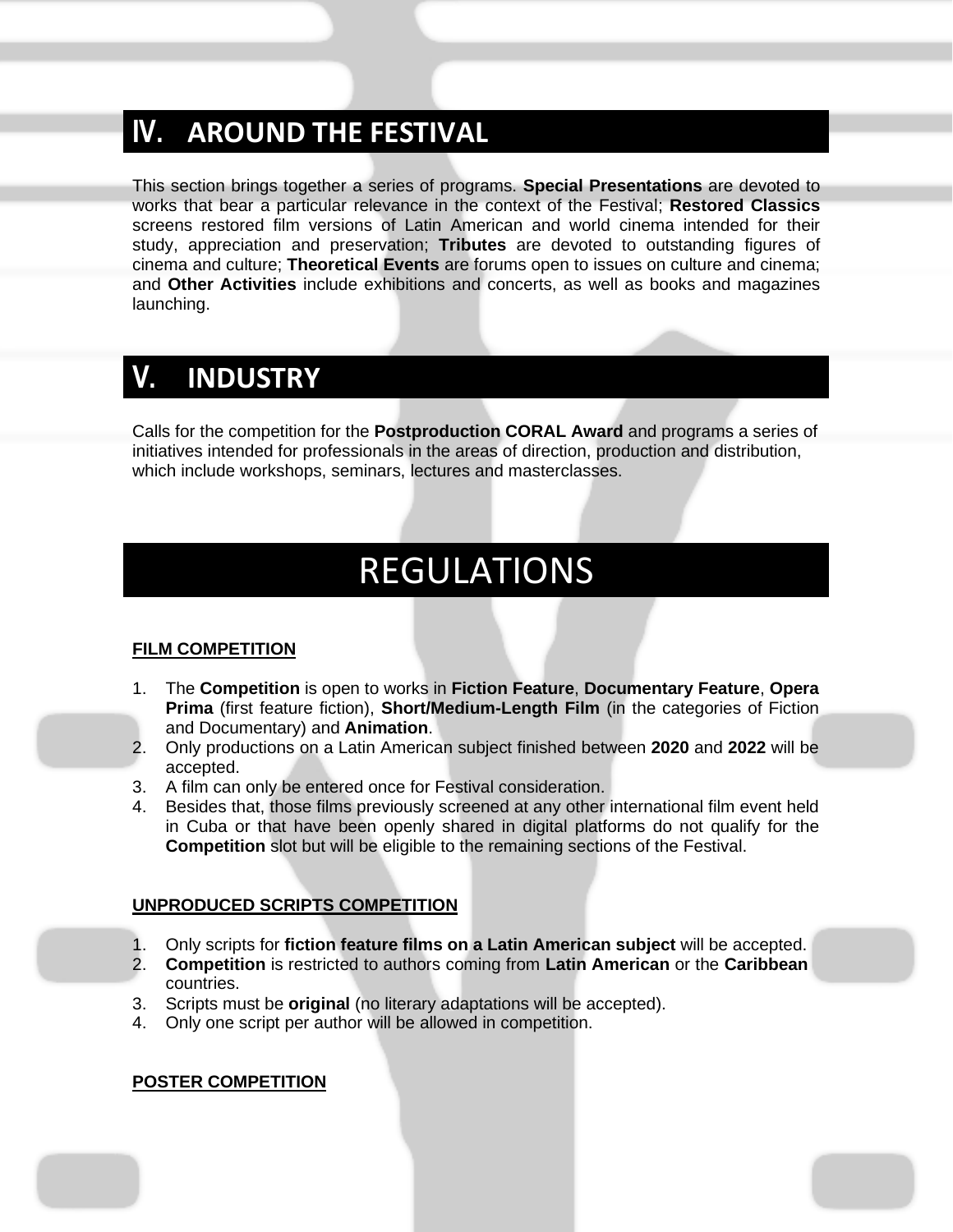Poster competitive slot, though part of the above section is independent in that posters participate and are judged as works of art *per se*, irrespective of the film they promote (if such is the case).

- 1. Poster's subject will be **Latin American cinema**, in particular those created to promote films, showcases, festivals, tributes and related events dealing with regional cinematography. Consequently, it's understood that these works are **NOT** specifically produced to participate in our Poster Competition. Besides that, works created and shown before as part of events programmed by the Festival of New Latin American Cinema such as exhibits or promotional posters will not be accepted.
- 2. Competition is restricted to authors coming from Latin American or the Caribbean countries.
- 3. Poster format and design is free.
- 4. A poster can only be entered once for Festival consideration.
- 5. Only works finished between 2020 and 2022 will be accepted.

#### **POSTPRODUCTION COMPETITION**

The **Competition** is open to Fiction, Documentary and Animation **feature works on a Latin American or Caribbean subject** produced between 2020 and 2022 currently in postproduction. Only films by authors from **Latin America and the Caribbean** will be accepted. This competition has its own regulations, which can be found at the Festival's website (see **Industry** at the main menu).

## **SUBMISSIONS**

- 1. Submission of films, unproduced scripts and posters should be accomplished through the Festival website [www.habanafilmfestival.com](http://www.habanafilmfestival.com/) or directly at the offices in La Habana, **before August 30th 2022**.
- 2. Those interested are required to fill in and submit the **online entry form** at the Festival's website with all the requested data, including the author's biofilmography. Incomplete submissions will not be considered.

**FILMS:** submissions must be accompanied by a screener link with open download in **Vimeo**, together with its password. This information is **mandatory** and must be submitted through the corresponding fields enabled in the [online submission form.](http://habanafilmfestival.com/registro/public/) The screener for selection will have **embedded Spanish** or **English** subtitles if the original language is not Spanish.

**UNPRODUCED SCRIPTS:** submission must be accompanied by **one digital copy in pdf of the script in Spanish**, sent to [habanafest@gmail.com](mailto:habanafest@gmail.com)

**POSTERS:** submission should be accompanied by **one digital copy of the poster in .jpg format and with 300 dpi resolution**, sent to [cartelesfestivalhabana@gmail.com](mailto:cartelesfestivalhabana@gmail.com)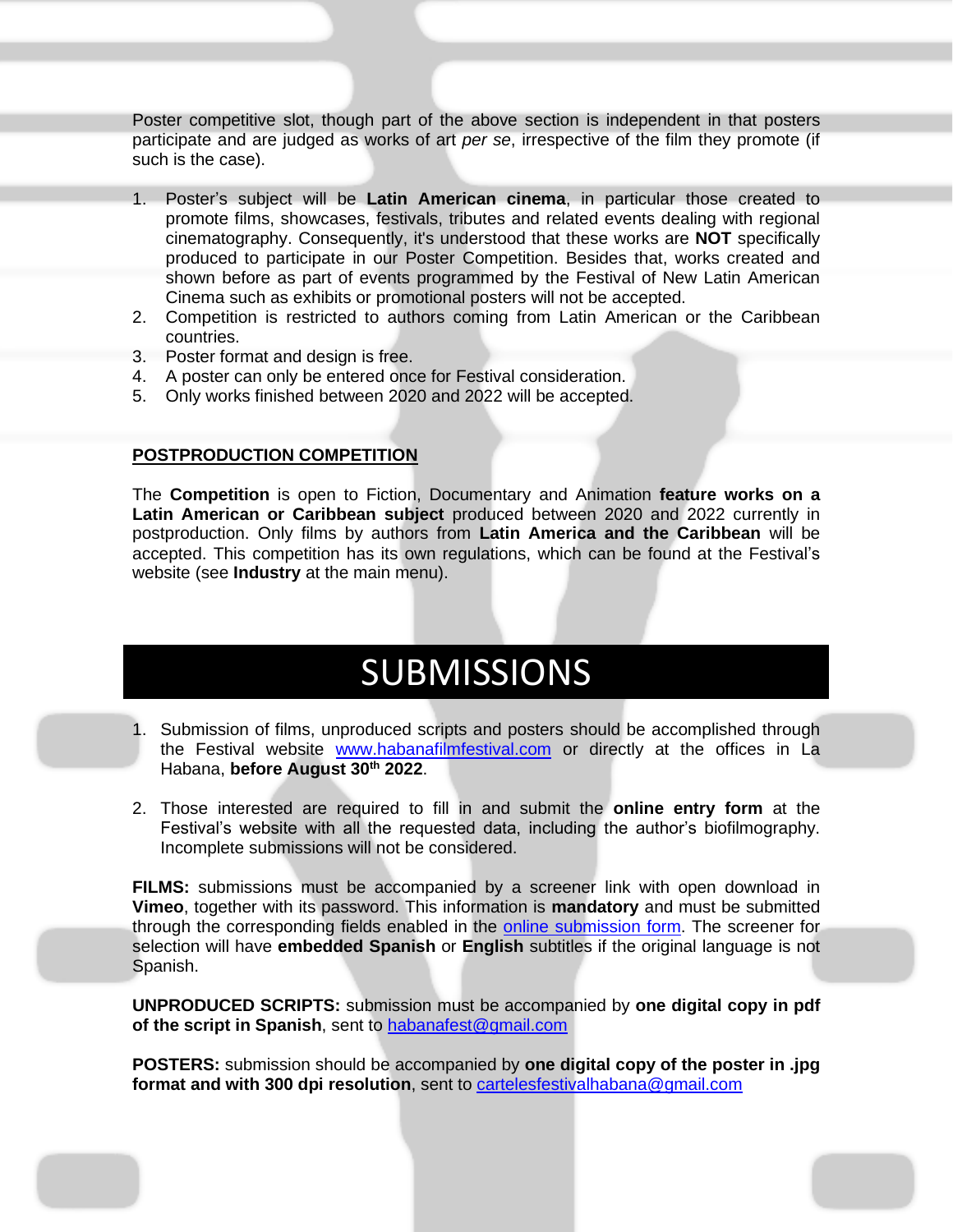### AWARDS

#### CORAL AWARDS

#### **FICTION FEATURE**

Coral AWARD of Fiction Feature Film Jury Special Coral AWARD of Fiction Feature Film Coral AWARD for Direction, Script, Cinematography, Performance (Male and Female), Art Direction, Editing, Original Music and Sound

#### **DOCUMENTARY FEATURE**

Coral AWARD of Documentary Feature Film Jury Special Coral AWARD of Documentary Feature Film

#### **SHORT/MEDIUM-LENGTH FILM (FICTION AND DOCUMENTARY)**

Coral AWARD of Fiction Short/Medium-Length Film Jury Special Coral AWARD of Fiction Short/Medium-Length Film Coral AWARD of Documentary Short/Medium-Length Film Jury Special Coral AWARD of Documentary Short/Medium-Length Film

#### **OPERA PRIMA**

Coral AWARD of Opera Prima Jury Special Coral AWARD of Opera Prima Coral AWARD of Artistic Contribution in Opera Prima

#### **ANIMATION**

Coral AWARD of Animation Feature Film Coral AWARD of Animation Short/Medium-Length Film Jury Special Coral AWARD of Animation Film

#### GUION INÉDICT **UNPRODUCED SCRIPTS**

Coral AWARD of Unproduced Script

#### **POSTERS**

Coral AWARD of Poster

#### **POSTPRODUCTION**

Coral AWARD of Postproduction

#### **AUDIENCE AWARD**

Delivered by the spectators' vote

#### OTHER AWARDS

**FIPRESCI Award**, by the International Federation of Film Critics **SIGNIS Award**, by the World Catholic Association for Communication **Diversity Award**, to the best Latin American film on a queer subject